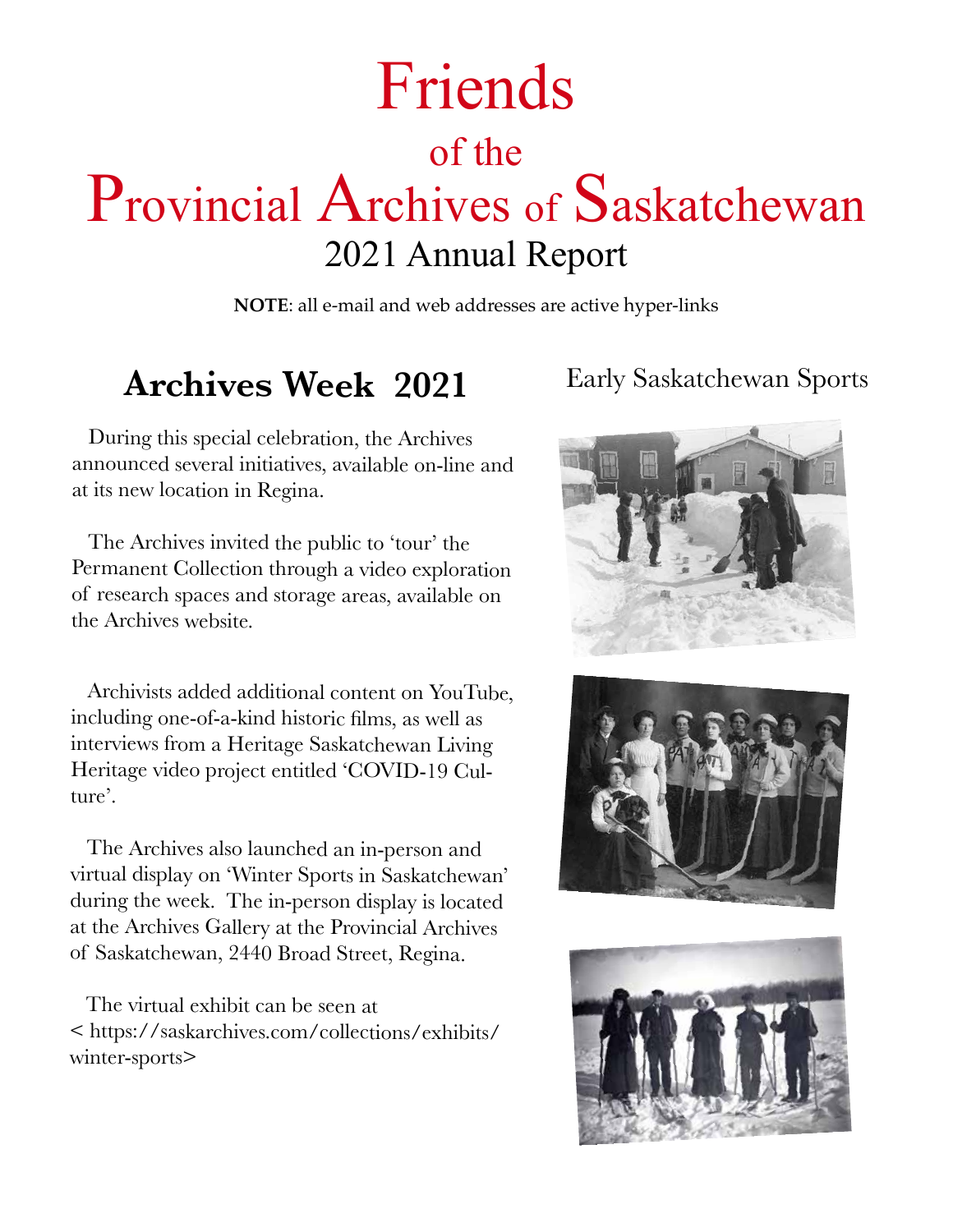## **Archives Video**

 This video shows an overview of the new Archives Facilities in Regina <https://www.youtube.com/watch?v=ZbyC6lxdWEI>

### **COVID-19**

 The covid pandemic limited access to the Archives. During 2021 the restrictions required prior bookings and health safety protocols for those requesting access.

# **FOPASK**

 The continued use of FOSA will still be used in a couple of applications. In particular the FOSA e-mail address fosa.regina@gmail.com will continue until a new one is in service.

We will notify you when the change is completed.

# FOPASK **Membership**

 Membership has steadily increased from 409 to the current 439.

# **Administration**

 Structure – The informal organizational structure for the Friends appears to be working well and will continue as such for the foreseeable future. Bill Armstrong, corresponding under the pseudonym of "Interim Gopher" remained the de-facto Chair of the Friends of the PAS.

 Friends Meetings – The COVID pandemic has required our regular in person meetings during 2021 to be held online via WEBEX conferencing with the Archives staff. Both groups miss the in person meetings.

 Friends Website – Information relating to Friends' activities can be found on the Provincial Archives of Saskatchewan website. On the Home page, click on:"About the Archives", then select: "Friends of the Provincial Archives", or click directly on the following link:

< https://saskarchives.com/about-archives/friends-archives>

# **Achievements**

The following activities were undertaken in 2021

## **Correspondence**

 Bill Armstrong, the Gopher, has had an extremely busy year corresponding with members and responding to public inquiries. Approximately 100 e-mails found their way into e-mail IN BOXES. Some of the topics that the Friends were asked to consider or to provide some insight on consisted of requests and responses to e-mails in 2021.

#### *Special Notice:*

 FOPASK will miss the prolific support of Murray Galbraith who passed away o September 1, 1921 Obit: <www.legacy.com/ca/obituaries/timescolonist/ name/murray-galbraith-obituary?pid=200037810>

Here is short sampling of the topics covered in 2021.

- Royal Visit 1939
- British Home Children
- Royal Flying Corps1918
- Spanish Flu
- stories of people with a connection to Sask
- Saskatchewan Provincial Police
- Saskatchewan Folklore
- the Chautauqua phenomenon in the 1920's

 A great heap of thanks goes out to the Gopher for his ongoing diligent efforts in maintaining an outstanding mound of work